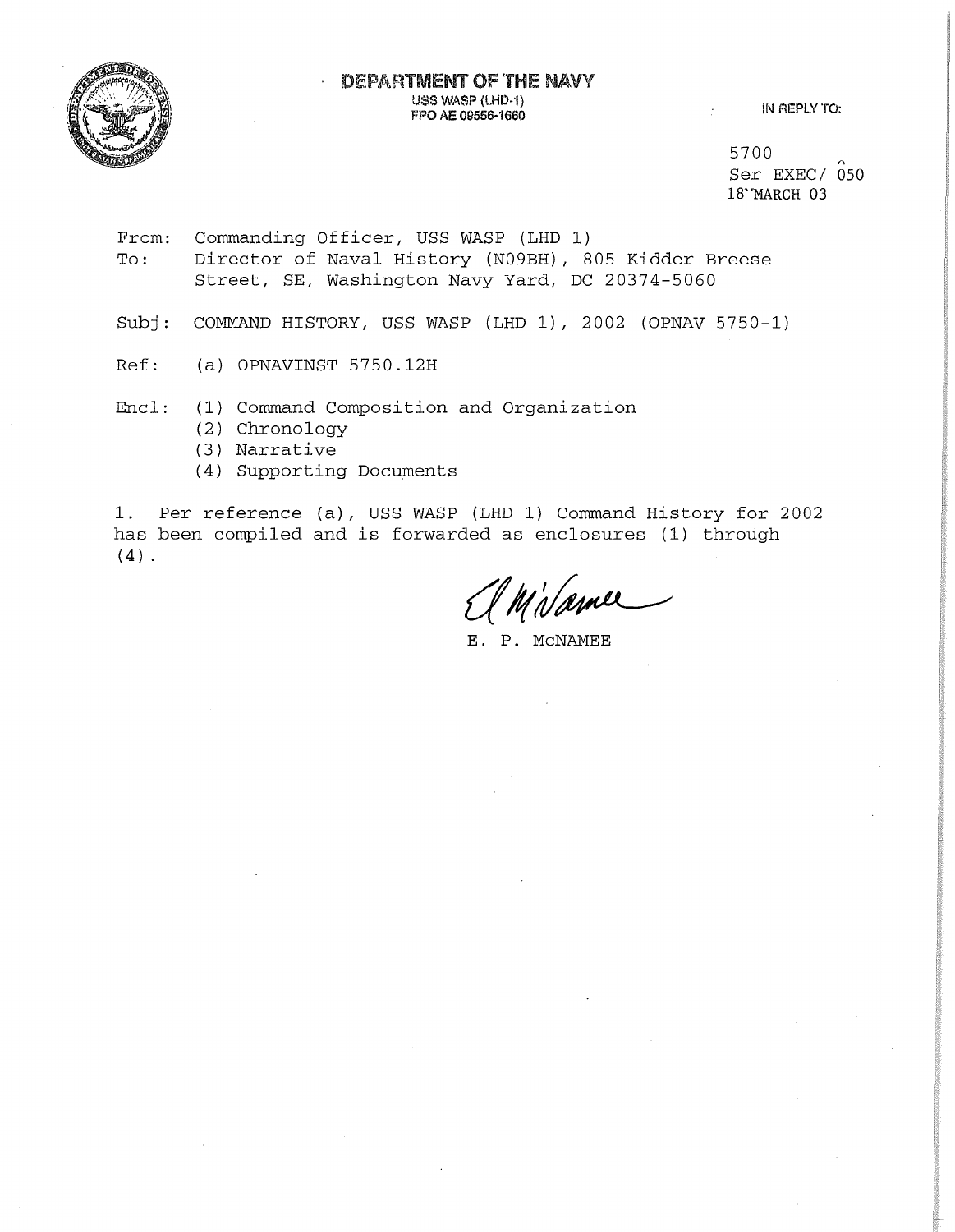#### **COMMAND COMPOSITION AND ORGANIZATION**

1. **Mission.** USS WASP (LHD 1) is a multi-purpose amphibious assault ship whose primary mission is to embark, deploy, support and land elements of a Marine Landing Force in amphibious assault operations by helicopter, landing craft, amphibious vehicles, V/STOL or any combination of these methods. USS WASP has a secondary mission of sea control.

2. **Chain of Command.** 

## **Administrative**

COMNAVSURFLANT NORFOLK VA (UIC 53824) Rear Admiral John B. Foley III, USN (1 Jan-16 Aug 02) Rear Admiral Terrance T. Etnyre, USN (16 Aug-Dec 02) COMPHIBGRU TWO (UIC 55333) Rear Admiral J. Kevin Moran, USN (1 Jan-23 Aug 02) Rear Admiral Michael P. Nowakowski, USN (23 Aug-Dec 02)

# **Operational**

COMSECONDFLT (UIC 08961) Vice Admiral Cutler J. Dawson, USN COMPHIBGRU TWO (UIC 55333) Rear Admiral J. Kevin Moran, USN (1 Jan-23 Aug 02) Rear Admiral Michael P. Nowakowski, USN (23 Aug-Dec 02) COMPHIBRON FOUR (UIC 55336) Captain Peter J. Frothingham, USN COMSIXTHFLT (UIC 57042) Vice Admiral Scott Fry, USN COMFIFTHFLT (UIC 57045) Vice Admiral Charles Moore, USN (1 Jan-10 Feb 02) Vice Admiral Timothy Keating, USN (10 Feb 02-Dec 02)

# 3. **Commanding Officer.**

Captain Robert C. Jackson, USN (1 Jan-15 Feb 02) Capt. Edward P. McNamee III, USN (15 Feb-Dec 02)

# 4. **Embarked/Attached Commands and Detachments.**

(22 Feb-30 Aug 02) COMPHIBRON FOUR (UIC 55336) 22 Marine Expeditionary Unit Marine Medium Helicopter Squadron 261 (Reinforced) Marine Service Support Group 22<br>TACRON TWO TWO (UIC 09812) TACRON TWO TWO FLTSURGTEAM EIGHT (UIC 39846) EODMU TWO DET NORFOLK VA (UIC 45682) HELSUPRON EIGHT (UIC 55218)

Enclosure (1)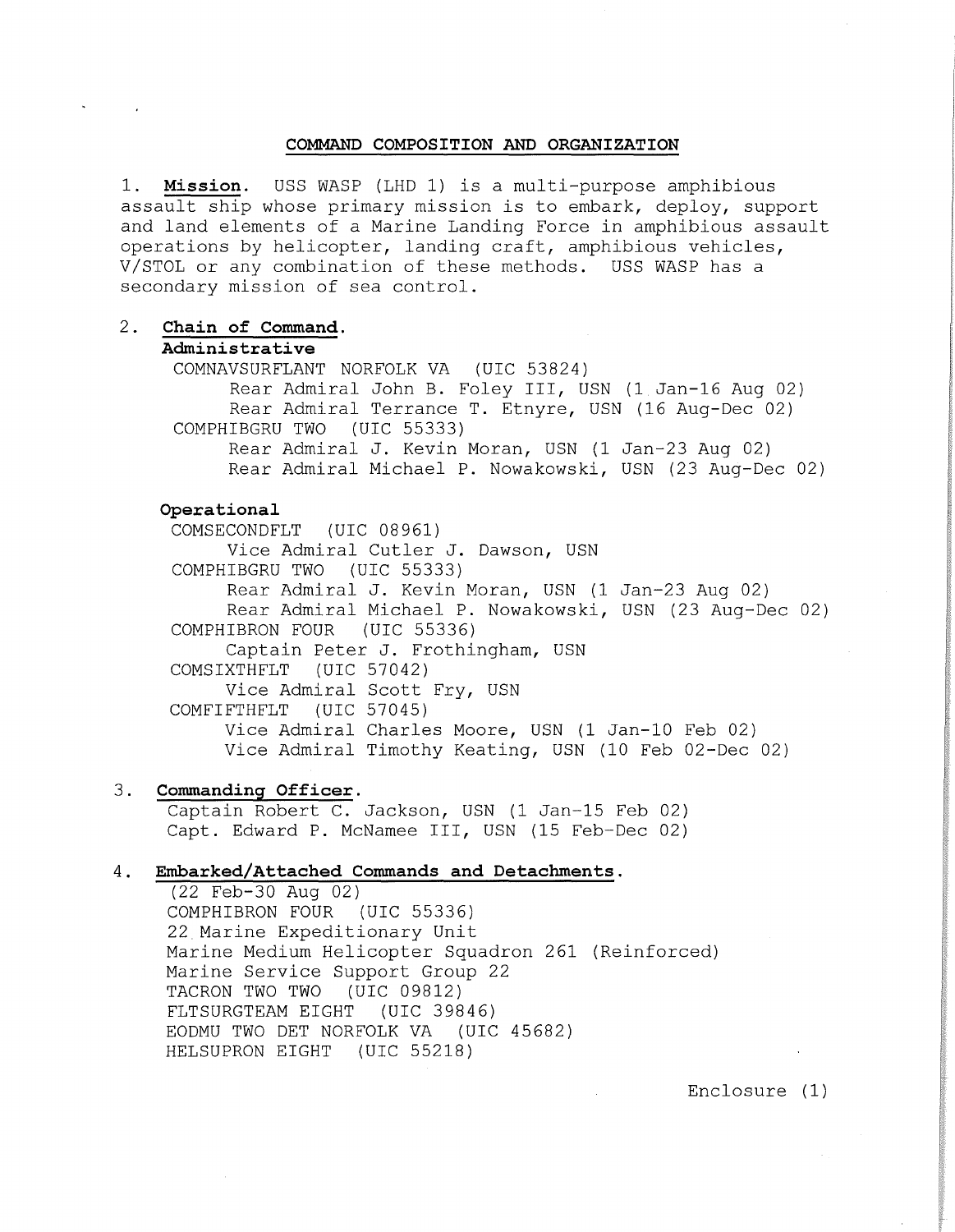ACU FOUR (UIC 47106) BMU TWO (UIC 53211)

# 5. **Aircraft on board.**

(22 Feb-30 Aug 02) HH-46 Sea Knights CH-46 Sea Knights SH-53 Super Stallions AH-1 Cobras UH-1 Hueys AV-8 Harriers

6. **Homeport.** Naval Station Norfolk, Virginia.

# 7. **Command Employment**

| JAN        | JTFX/MEUEX, POM                         |  |  |  |
|------------|-----------------------------------------|--|--|--|
| <b>FEB</b> | Operation Enduring Freedom              |  |  |  |
| MAR-AUG    | Combat Zone, Operation Enduring Freedom |  |  |  |
| SEP        | Post Deployment Standdown               |  |  |  |
| OCT.       | Ammunition Offload                      |  |  |  |
| NOV        | DPMA                                    |  |  |  |
| DEC        | DPMA                                    |  |  |  |

# 8. **CY-02 Awards**

Battle Efficiency Award Meritorious Unit Commendation Award 5th Consecutive Green "H" Award for excellence in Health and Wellness Retention Excellence Award

2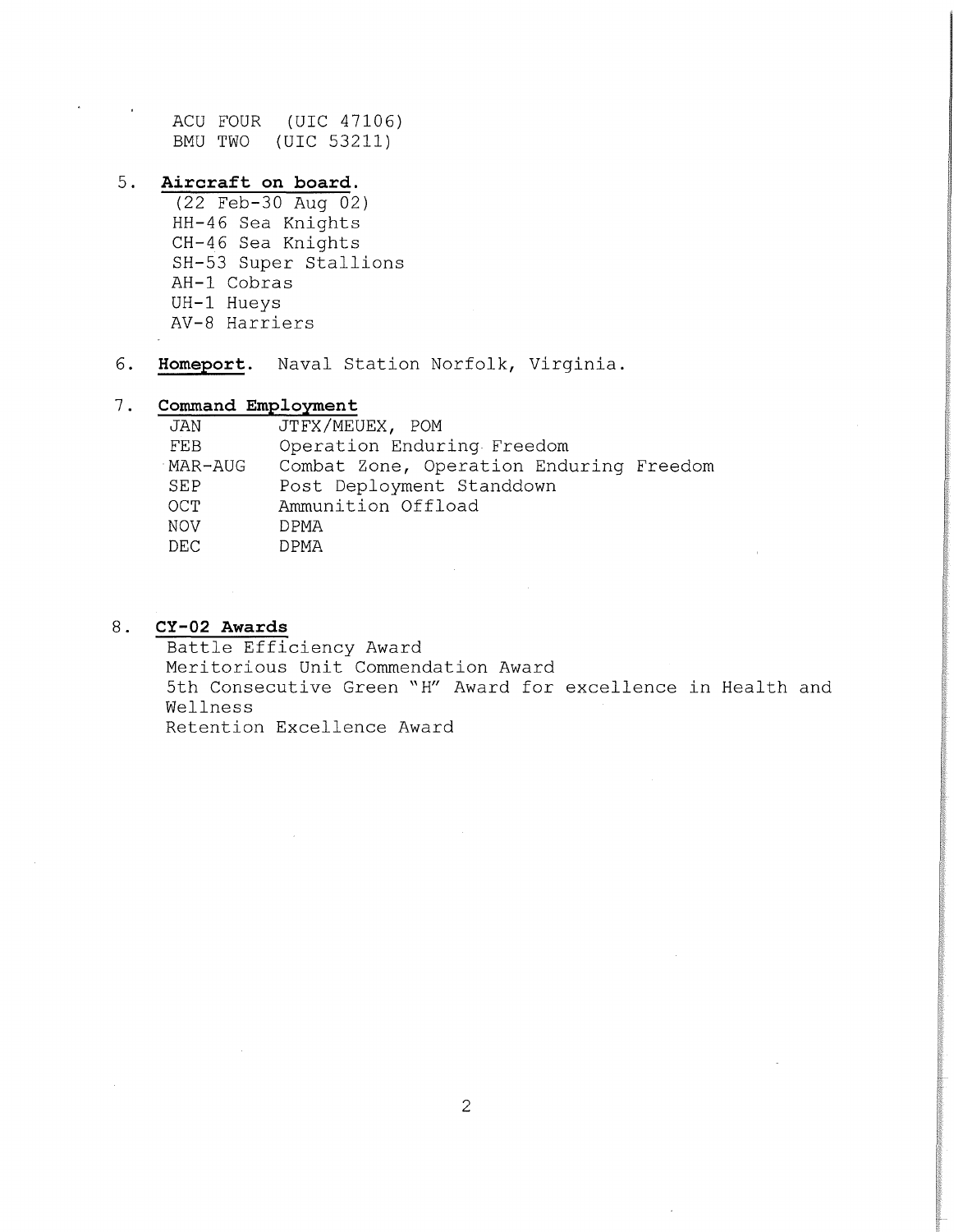## **CHRONOLOGY**

### **January 2002**

 $\bar{\star}$ 

 $\sim 10$ 

| 01 Jan        | Moored to Pier 10, Berth 2 North, Naval Station.                                                                                         |
|---------------|------------------------------------------------------------------------------------------------------------------------------------------|
| 14 Jan        | Norfolk, VA for holiday leave and upkeep.<br>Departed Norfolk, VA for Joint Task Force<br>Exercise/Special Operations Capable Exercises. |
| 28 Jan        | Arrived Norfolk, VA.                                                                                                                     |
| February 2002 |                                                                                                                                          |
| 15 Feb        | Change of Command ceremony, Captain Edward P.<br>McNamee relieved Captain Robert C. Jackson.                                             |
| 22 Feb        | Departed Norfolk, VA, for a scheduled six-month<br>deployment.                                                                           |
| 23 Feb        | Onload 22 MEU, Morehead City, NC.                                                                                                        |
| 28 Feb        | African American history celebration.                                                                                                    |
| March 2002    |                                                                                                                                          |
| 02 Mar        | RAS/VERTREP W/USNS PATUXENT.                                                                                                             |
| 05 Mar        | Inchop Sixth Fleet.                                                                                                                      |
| 08-21 Mar     | Exercise INFINITE ANVIL: 22nd MEU Bilateral.                                                                                             |
|               | Training with Royal Jordanian Air Force.                                                                                                 |
| $10-11$ Mar   | Souda Bay, Crete port visit.                                                                                                             |
| 13 Apr        | RAS/VERTREP with USNS KANAWHA.                                                                                                           |
| 14 Mar        | Suez Canal Transit.<br>Inchop Fifth Fleet.                                                                                               |
| 15 Mar        | VERTREP USNS SPICA.                                                                                                                      |
| 17 Mar        | Turnover with BATARG/26 MEU.                                                                                                             |
| 19 Mar        | VERTREP with USNS SPICA.                                                                                                                 |
| 23 Mar        | RAS with USS BRIDGE.                                                                                                                     |
| 24 Mar-03 Apr | Djibouti MEUEX Phase I/II.                                                                                                               |
| April 2002    |                                                                                                                                          |
| 03 Apr        | Flight deck SCRUBEX.                                                                                                                     |
| 05 Apr        | RAS/VERTREP/CONREP with USS SEATTLE.                                                                                                     |
| 06 Apr        | Commander, German Task Force visit.                                                                                                      |
| 06-15 Apr     | Djibouti MEUEX Phase I/II.                                                                                                               |
| 08 Apr        | Djibouti VIP visit.                                                                                                                      |
|               | French/U.S. Ambassador visit.                                                                                                            |

09-11 Apr 13-14 Apr Fire Support Coordination Exercise with USS HUE City. Obock, Djibouti Humanitarian Assistance.

RAS/VERTREP with USS SEATTLE.

19 Apr 24 Apr Steel Beach picnic.

29 Apr RAS with SPS PATINO.

30 Apr CONREP/VERTREP with USNS SPICA.

Enclosure (2)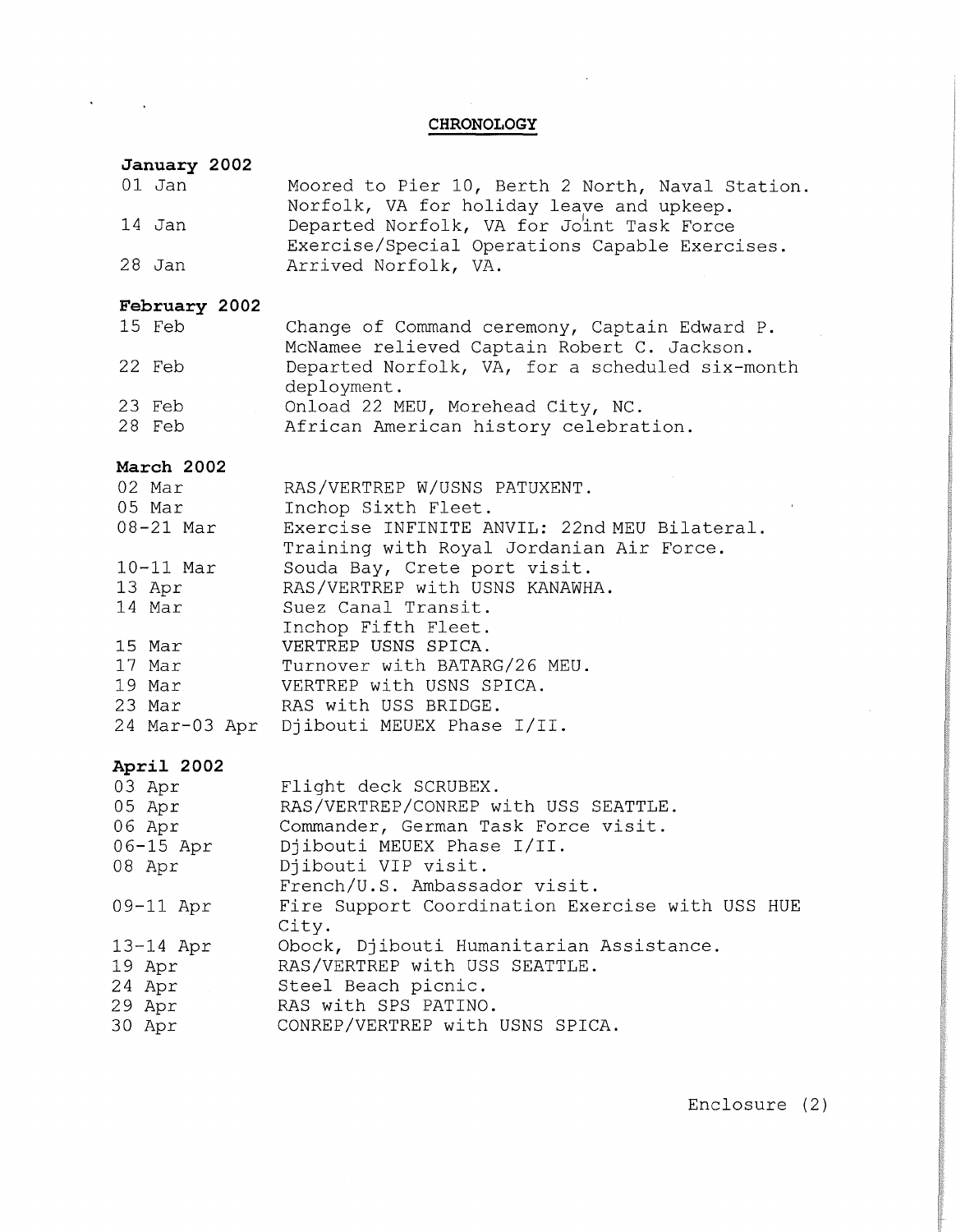| May 2002         |                                                                                                                             |
|------------------|-----------------------------------------------------------------------------------------------------------------------------|
| 03 May           | Swim Call.                                                                                                                  |
| 04 May           | RAS with SPS PATINO.                                                                                                        |
| 05 May           | Cinco de Mayo celebration.                                                                                                  |
| $06 - 18$ May    | Operation SEA EAGLE, Oman-USS TRENTON.                                                                                      |
| $11-22$ May      | ISR IVO Al Hudayah, Yemen ISO CTEP Training.                                                                                |
| 14 May           | VERTREP with USNS SPICA.                                                                                                    |
| $23-31$ May      | Djibouti MEUEX Phase V.                                                                                                     |
| 25 May           | Khor Angar, Djibouti Medical/Dental CAP.                                                                                    |
| $25 - 28$ May    | Obock, Djibouti Road Improvement project.                                                                                   |
| $26$ May         | RAS with USS SEATTLE.                                                                                                       |
| 26-30 May        | Lahasa, Djibouti Engineering project.                                                                                       |
| $27 - 30$ May    | China Beach liberty.                                                                                                        |
| 28-29 May        | Djibouti City Medical/Dental CAP.                                                                                           |
| 29 May           | Asian American celebration.                                                                                                 |
|                  |                                                                                                                             |
| <b>June 2002</b> |                                                                                                                             |
| $01$ Jun         | VERTREP with USNS SPICA.                                                                                                    |
| $03$ Jun         | Hump day celebration.                                                                                                       |
| $04 - 26$ Jun    | WASPARG/MEU IVO Arabian Sea ISO Pakistan NEO                                                                                |
|                  | Contingency.                                                                                                                |
| 09 Jun           | E-5 and E-6 frocking ceremony.                                                                                              |
| $11$ Jun         | RAS with USNS SIRIUS.                                                                                                       |
|                  | RAS with SPS MARQUES ENSENADA.                                                                                              |
|                  | MCPON Terry Scott visited.                                                                                                  |
| $14 - 15$ Jun    | CO's call with enlisted.                                                                                                    |
| 14 Jun-12 Jul    | Deployed "Sparrowhawk" security reinforcement<br>package to U.S. Consulate (Karachi, Pakistan)<br>following bombing attack. |
| $16$ Jun         | E-4 frocking ceremony.                                                                                                      |
| $17-21$ Jun      | Bahrain port visit.                                                                                                         |
| 18-19 Jun        | Navy detailer visit.                                                                                                        |
| 21 Jun           | Departed Manama, Bahrain.                                                                                                   |
| 22 Jun           | U.S. Central Command, General Tommy Franks and                                                                              |
|                  | U.S. Naval Central Command visited.                                                                                         |
| 24 Jun           | RAS/CONREP USS SEATTLE/USNS SIRIUS.                                                                                         |
|                  |                                                                                                                             |
| July 2002        |                                                                                                                             |
| 03 Jul           | RAS with USNS WALTER S DEIHL.                                                                                               |
| 03-12 Jul        | WASPARG/NEU IVO Arabian Sea ISO Afghanistan                                                                                 |
|                  | Operations.                                                                                                                 |
| 08 Jul           | Rock band ILL MIC concert.                                                                                                  |
| 11 Jul           | VERTREP with USNS SIRIUS.                                                                                                   |
| 13-30 Jul        | WASPARG/MEU IVO Gulf of Aden ISO CJTF 180 Yemen                                                                             |
|                  | Contingency Operations.                                                                                                     |
| 17 Jul           | RAS with USNS SUPPLY.                                                                                                       |
| 20 Jul           | U.S. Ambassador to Djibouti visited.                                                                                        |
| 23–26 Jul        | Djibouti MEUEX Phase VI-Long Range Raid.                                                                                    |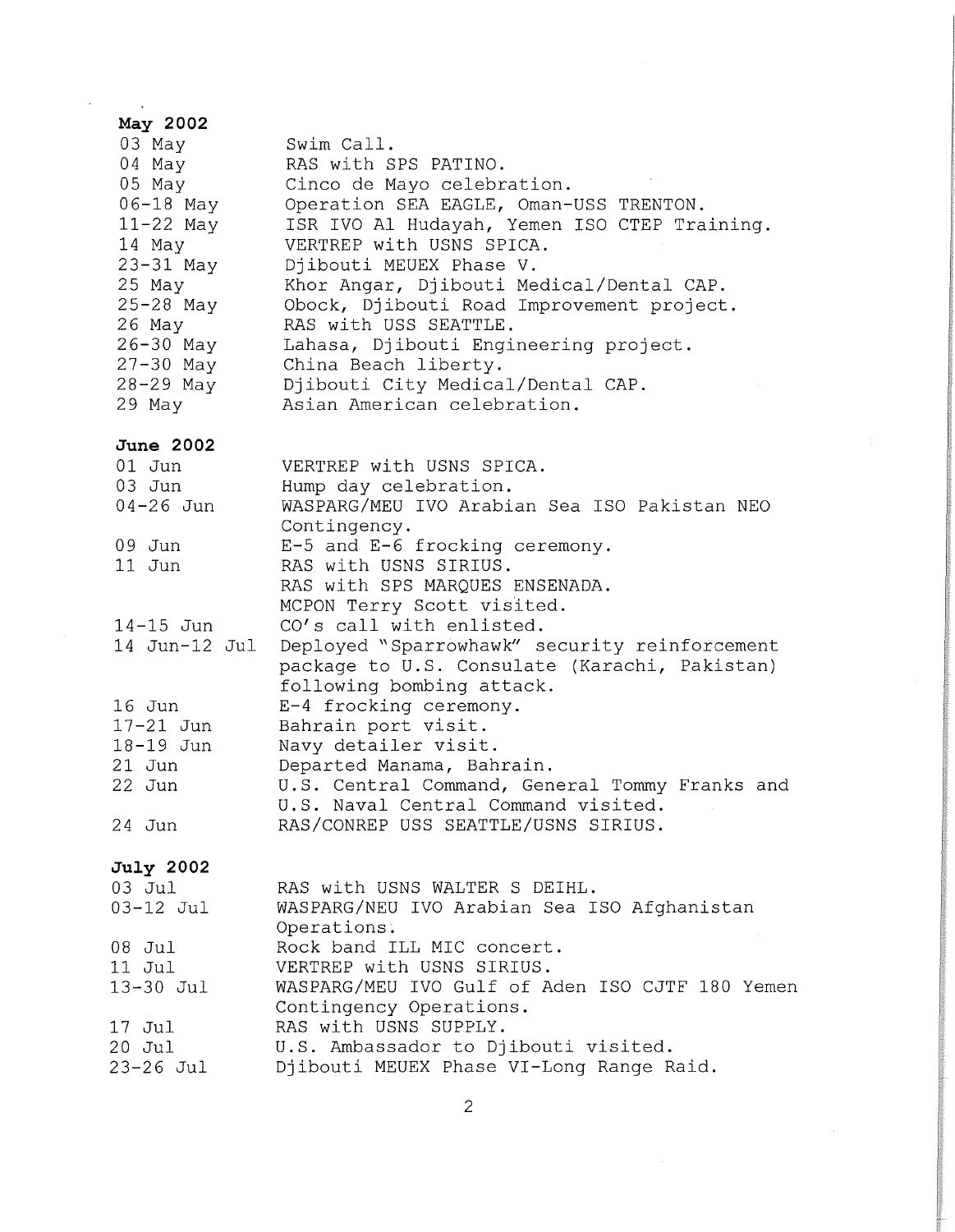| $28$ Jul |  |  | Caribbean heritage celebration.  |
|----------|--|--|----------------------------------|
| 30 Jul   |  |  | Strait of Bab el Mandeb transit. |

# **August 2002**

 $\ddot{\phantom{0}}$ 

| 03 Aug        | Suez Canal transit.                         |
|---------------|---------------------------------------------|
| 04-08 Aug     | Aksaz, Turkey port visit.                   |
| $08$ Aug      | Departed Aksaz, Turkey for Rota, Spain.     |
| 12 Aug        | Transited Strait of Gibraltar.              |
| $12 - 18$ Aug | Rota, Spain port visit.                     |
|               | Desnailing/Washdown.                        |
| 15 Aug        | Agricultural Inspection.                    |
| $16$ Aug      | ARGFEST, Rota, Spain.                       |
| 18 Aug        | Departed Rota, Spain.                       |
| $19$ Aug      | Inchop Second Fleet.                        |
| 19-21 Aug     | Returned and Reunion Briefs.                |
| $19 - 22$ Aug | SHOTEX.                                     |
| $24$ Aug      | Safety Standdown.                           |
| 23 Aug        | Gospel choir music concert.                 |
| 26 Aug        | RAS with USNS KANAWHA.                      |
| 27-28 Aug     | MEU cargo and personnel offload.            |
| 29-30 Aug     | Tiger Cruise.                               |
| $30$ Aug      | Returned to Norfolk, VA.                    |
|               | 30 Aug-26 Sep Post-deployment leave period. |
|               |                                             |

# **September 2002**

| $02 - 26$ Sep<br>11 Sep | Post deployment leave period.<br>Commander, CINCLANTFLT visit. |
|-------------------------|----------------------------------------------------------------|
|                         | Westminster, MD High School students visited.                  |
| 14 Sep                  |                                                                |
| 15 Sep                  | SPECWARGRU 2 tour.                                             |
| 16 Sep                  | Chief Petty Officer pinning ceremony.                          |
| 23 Sep                  | WASP (CV 7) veteran tour.                                      |
| 24 Sep                  | Deputy CINCLANTFLT and Navy League tour.                       |
| 27 Sep                  | Conducted fast cruise.                                         |
| 30 Sep                  | Departed Norfolk, VA for Naval Weapons Station                 |
|                         | Earle, NJ.                                                     |

# **October 2002**

| $01 - 06$ Oct | Conducted Ammunition offload.                |
|---------------|----------------------------------------------|
| 07 Oct        | Departed Earle, NJ for Halifax, Nova Scotia. |
| $10-13$ Oct   | Halifax, Nova Scotia port visit.             |
| 15 Oct        | All hands annual security training.          |
| 17 Oct        | Returned to Norfolk, VA.                     |
| $21-25$ Oct   | Underway in VACAPES OPAREA.                  |
| 25 Oct        | Fresh water washdown.                        |
| 25 Oct        | Returned To Norfolk, VA.                     |
| 28 Oct        | Japanese Defense Society tour and lunch.     |
| 29 Oct        | WASP Health Fair.                            |
|               | USAF JAG tour and lunch.                     |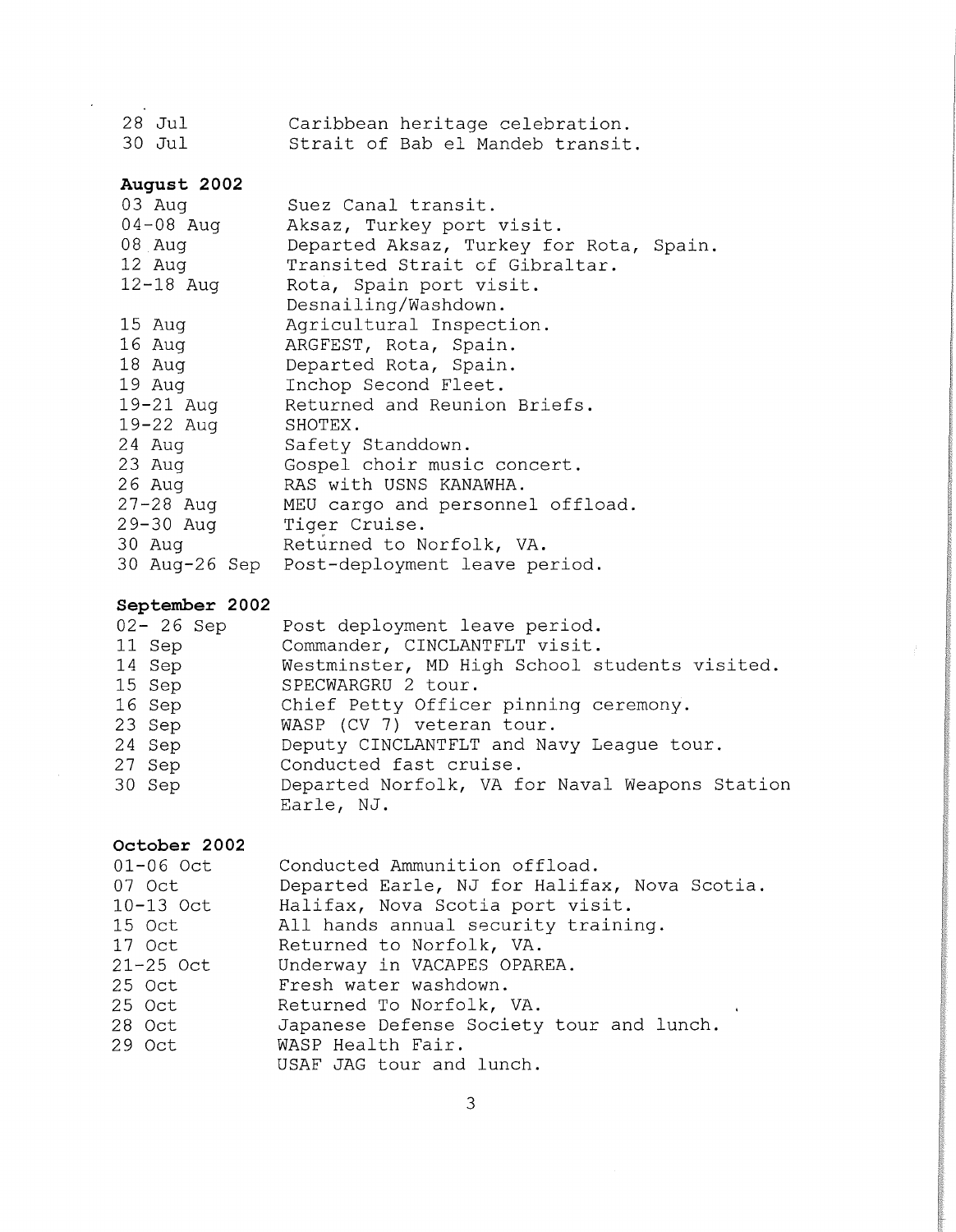30 Oct Enlisted Safety Committee Meeting. CNO/Executive Panel tour/brief.

# **November 2002**

| 04 Nov        | NIMA tour.                                                                           |
|---------------|--------------------------------------------------------------------------------------|
| 05 Nov        | Columbia University Institute of War and Peace<br>tour.                              |
| 05 Nov        | Sailors volunteered for Kid's Voting USA.<br>Stinger Best Ball Open Golf Tournament. |
| $07 - 08$ Nov | National Defense University National War College<br>tour.                            |
| 12 Nov        | Naval Media Center tour.                                                             |
| $14-15$ Nov   | SHOTEX.                                                                              |
| 20 Nov        | Transited to Norfolk Naval Shipyard, Portsmouth,<br>VA, to commence DPMA.            |
| 25 Nov        | Angel Tree Project kicked off.                                                       |
| 30 Nov        | Children's Christmas party.                                                          |

# **December 2002**

| 05 Dec | WASP Christmas party.                   |
|--------|-----------------------------------------|
|        | 13 Dec-10 Jan Holiday standdown period. |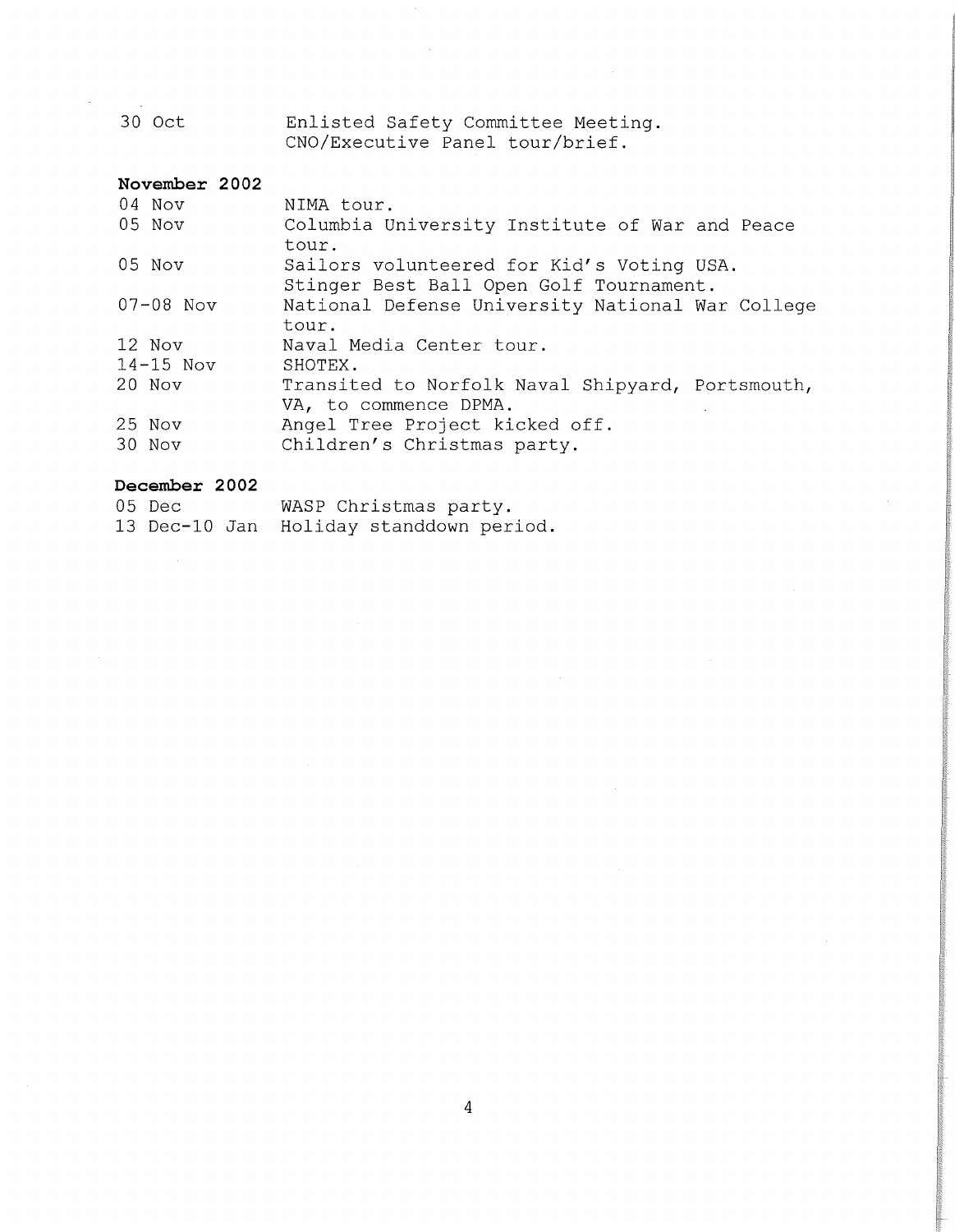#### **NARRATlVE**

# **January 2002**

WASP began 2002 moored at Norfolk Naval Station, Norfolk. In preparation for a sixth month deployment WASP Amphibious Ready Group (ARG), comprised of USS WASP (LHD 1), USS TRENTON (LPD 14) and USS OAK HILL (LSD 51), and 22nd Marine Expeditionary Unit (22nd MEU) participated in Joint Task Force Exercise {JTFEX) 2002 which involved more than 15,000 U.S. Joint and Allied service members. This exercise presented the U.S. and multinational forces with realistic and dynamic exercise threats, closely replicating the operational challenges military forces routinely encounter around the world. WASP ARG and 22nd MEU engaged in several realistic training opportunities such as a Non-combatant Evacuation Operation (NEO) exercise and Mass Casualty drills, preparing for joint and combined operations. The NEO exercise prepared the ARG and 22nd MEU to respond expeditiously to a variety of humanitarian and operational evacuations of non-WASP fitness center received a \$40,000 renovation, which included new gym equipment such as a bow flex, iron grip weights, treadmills, weight lifting benches, life cycles, hammer strength machine, bikes, nebula flat benches, a punching bag and boxing and speed gloves.

# **February 2002**

WASP Sailors spent the first two weeks of February making final deployment preparations. In early February, WASP received over 200 care packages from the YMCA in Reston, VA. On February 15, Capt. Edward P. McNamee relieved Capt. Robert C. Jackson as commanding officer of USS WASP. WASP left its homeport and traveled to Morehead City, NC, to embark 22nd MEU and start a scheduled six-month deployment. The theme this year, "African American Legacy: Contributions and Achievements," was chosen to pay tribute to the many contributions made by African Americans in music and dance.

### **March 2002**

After in-chop with SIXTH Fleet, enjoying a two-day port visit in Souda Bay, Crete, then transiting through the SIXTH Fleet Operating Area and the Suez Canal, WASP turned over with the USS BATAAN ARG and positioned itself in the FIFTH Fleet Operating Area. WASP Sailors and Marines from the 22nd MEU prepared for limited training exercises in parts of Northern and Southern Djibouti. Small elements of the unit participated in approximately two weeks of routine training as part of their scheduled deployment overseas. WASP conducted several replenishments at sea. WASP also held a Career Empowerment Night in the First Class Petty Officer's Mess. Junior Sailors received

Enclosure (3)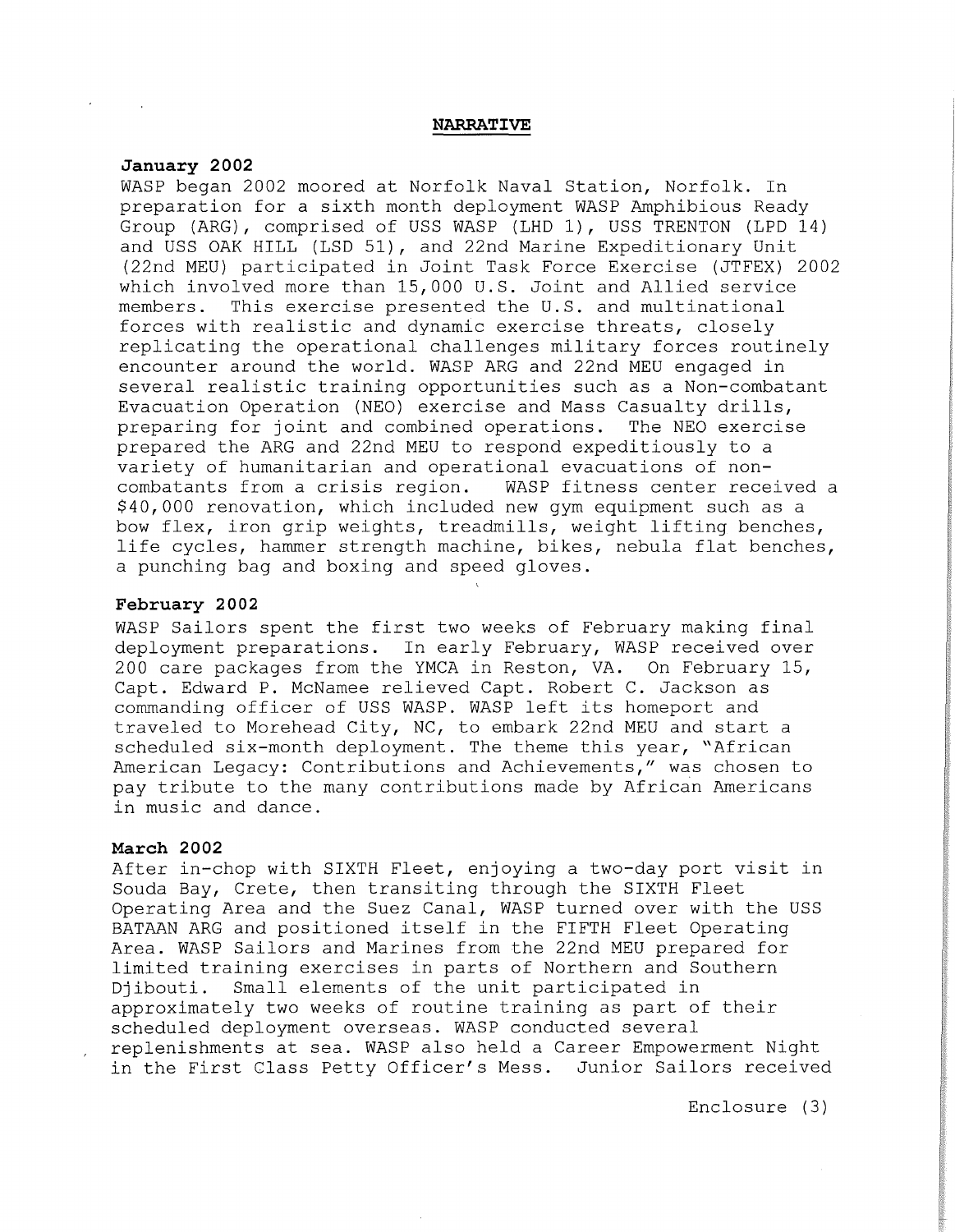valuable information about career choices and programs the Navy has to offer. WASP Sailors and Marines kicked off Uniting Through Reading program by videotaping reading sessions for their children back home.

# **April 2002**

While conducting training at sea, the month of April included many opportunities for WASP Sailors to enjoy morale, welfare and recreation activities. WASP MWR and supply department hosted a steal beach picnic 3-on-3 basketball tournament, 3-point shooting contest, sumo wrestling matches, John Madden electronic football tournament, spades competition, bingo night and a talent show. WASP developed a Passageway Enhancement project, designed to bring the ship's working and living spaces up to a higher standard. WASP received several distinguished visitors during the month of March to include, the commander of the German Task Force, the French U.S. ambassador and several Diiboutian leaders. WASP career counselors coordinated more than 37 re-enlistments, which put \$790,000 into the re-enlisting Sailors pockets.

### **May 2002**

After 54 days at sea without a port visit, WASP started the month of May with an all hands swim call. Sailors and Marines safely swam around the ship's tailgate and enjoyed a 30-foot plunge from one of the ship's aircraft elevators. A Cinco de Mayo celebration was held May 5. In conjunction with Armed Forces Week, the United Service Organizations and Chrysler Museum of Art sponsored video teleconferences for all deployed ships home ported in Norfolk, VA, enabling dozens of WASP Sailors and Marines to communicate with family members more than 5,000 miles away. Cargo taken on board in May included fresh fruit, vegetables, \$10,000 pounds of mail, and more than 3,000 boxes of Girls Scout cookies donated by Hollywood actor Bruce Willis and the Girls Scouts of America as part of Operation Thin Mint. Near the end of May, Phibron 4 Commodore Peter J. Frothingham and Lt. j.g. stumbled upon a beach while scanning locations for potential LCAC and LCU operations. Beach Master Units found the sands too soft for operations, yet Capt. Frothingham saw it as potential liberty for WASP crew members. WASP personnel enjoyed a few hours of hot sand and cool waters on "China Beach." In honor of Asian American heritage month, WASP held a celebration in the ship's hangar bay. This year's theme, "Unity in Freedom,'' marked the 23rd annual celebration of Asian-Pacific Heritage month.

#### **June 2002**

WASP marked halfway through its six-month deployment by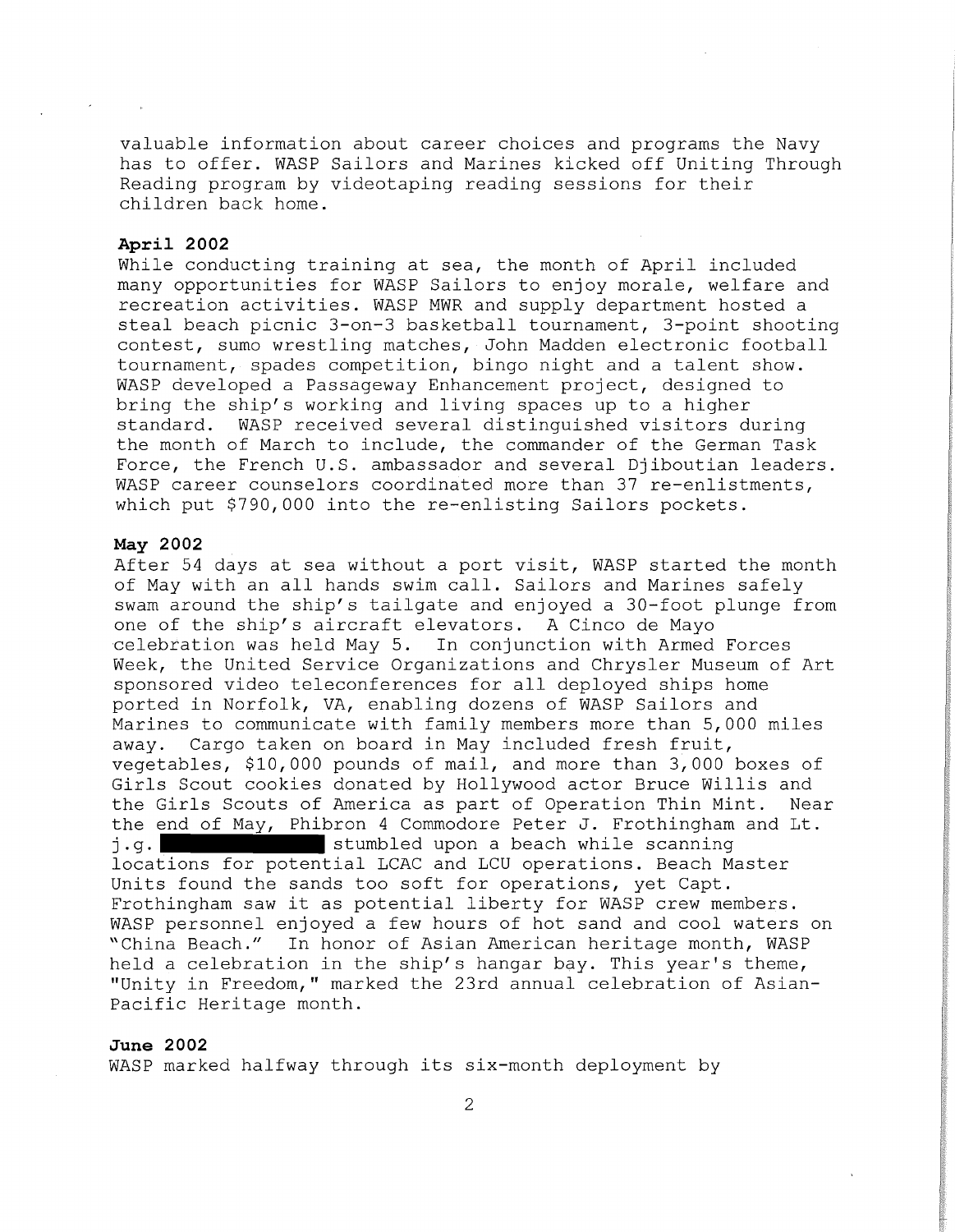organizing a hump day celebration. MWR planned plenty of athletic events to keep the entertained and the 1<sup>st</sup> Class Petty Officers' Association served food on the mess decks. WASP received several visitors during the month of June. In the middle of June, Master Chief Petty Officer of the Navy Terry Scott touched down on USS WASP's flight deck in a CH-46 "Sea Knight" helicopter, marking his first visit to a ship at sea since taking the position as the Navy's top enlisted adviser seven weeks prior. During a two-day visit, MCPON Scott had the opportunity to visit WASP and the two other ships in the WASP ARG, USS TRENTON and USS OAK HILL. More than 20 Naval Academy and Navy ROTC candidates spent 30 days getting familiar with WASP shipboard operations, crew members, and sea duty. WASP crew members enjoyed a four-day liberty port visit to Bahrain after more than 95 days at sea in the 5th Fleet operating area. From planning tours to organizing transportation requirements, the ship's morale, welfare and recreation committee put together a variety of activities. Commander in Chief, U.S. Central Command Army Gen. Tommy Franks' visited USS WASP June 22 to speak with Sailors and Marines of the WASP ARG and 22nd MEU. Marines and Sailors from the 22nd MEU completed over two months of training exercises and operations in the East African nation of Djibouti.

#### **July 2002**

WASP celebrated the birth of our nation by participating in several MWR activities and a special meal on the mess decks. Early in July, WASP enjoyed an evening USO concert in the ship's hangar bay, jamming to the unique sound of an Atlanta local band, Ill MIC. Twenty officer cadets (midshipmen) of Plymouth, England's HMS Campbeltown, got the chance to swap accents, culture, and memorabilia with 20 Sailors from USS WASP for a few hours in the middle of July. WASP crew members received a presentation by 50 WASP Sailors and Marines who preformed skits, dances and music in honor of Caribbean heritage month.

#### **August 2002**

WASP transited the Suez Canal and positioned itself in the Sixth Fleet Operating Area. After more than five months deployed in support of Operation Enduring Freedom, shipboard personnel relaxed during a four-day liberty port visit in the city of Marmaris, Turkey. WASP Sailors and Marines took advantage of eight tours arranged by the ship's MWR. After a four-day transit that included passing through the Straits of Gibraltar, WASP arrived in Rota, Spain, to prepare for the ship's final transit across the Atlantic Ocean and to enjoy Spain's rich culture. During the six-day port visit, WASP crew members conducted an equipment and vehicle wash down, cleaned out the well deck, upper and lower vehicle stowage, painted the side of the ship, and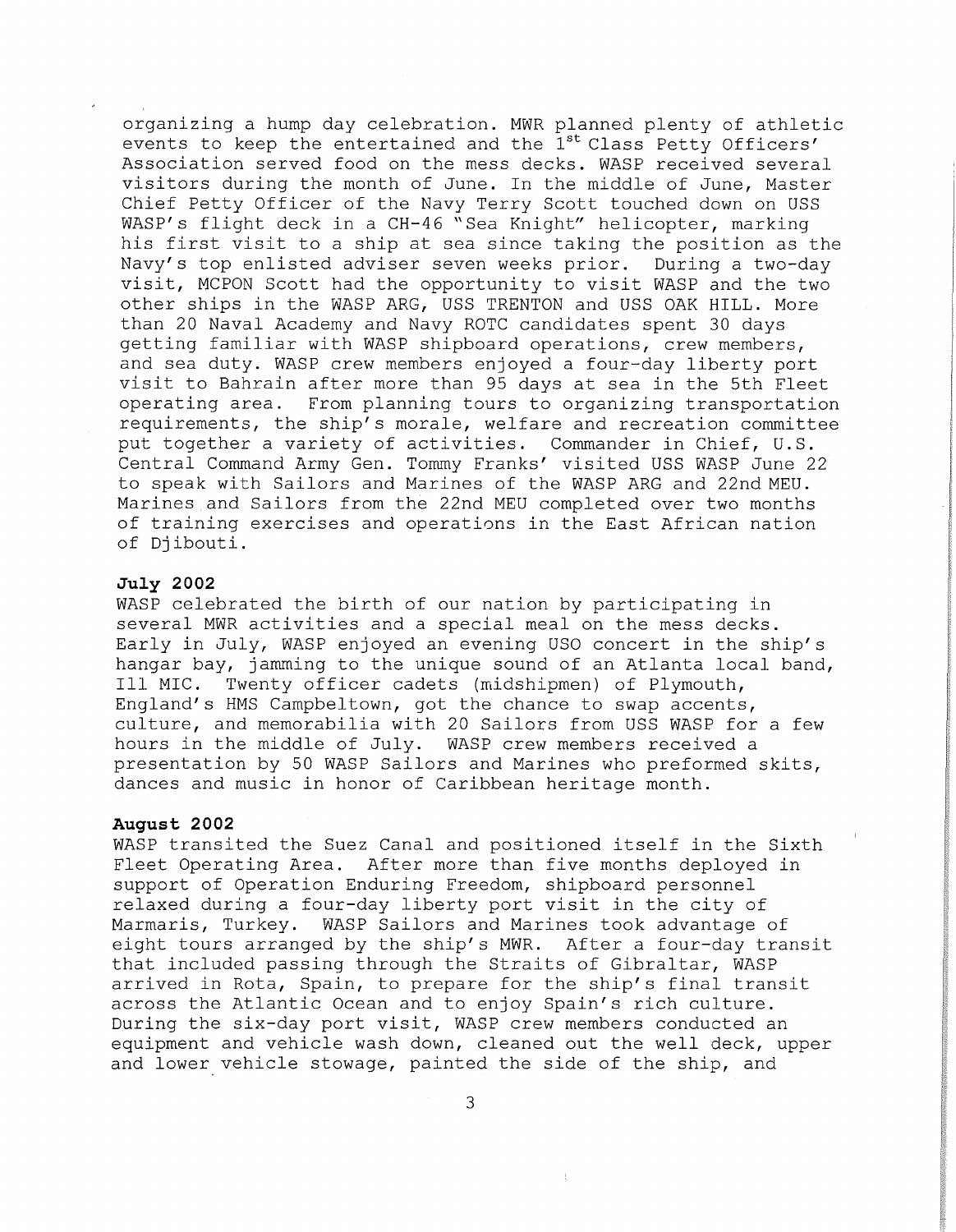painted an orphanage. They also took part in a Naval Station Rota-sponsored ARG Fest, and enjoyed liberty in Spain's southernmost region, Andalucia. After an agricultural inspection, WASP moved into the Second Fleet Operating Area on August 19. The ship's last two weeks at sea included return and reunion briefs sponsored by counselors from the Hampton Roads Fleet and Family Support Center to assist the crew in their reunion with family members. After offloading Marines in North Carolina, WASP embarked more than 800 Tigers. Fifteen buses transported the guests from Naval Station Norfolk to WASP's LCACs. Tigers were brought on board to observe shipboard routine and wrap up the cruise's final moments. WASP returned to Naval Base Norfolk, VA, August 30.

#### **September 2002**

WASP Sailors enjoyed a 30-day post-deployment leave period. WASP hosted several tours and visitors during the month of September. Commander U.S. Atlantic Fleet Admiral Robert J. Natter visited WASP to express the fleet's appreciation for its service during Operation Enduring Freedom and to mark the one-year anniversary of the 9/11 terrorist attacks. Wasp Sailors were pen pals with students from Westminster High School in Westminster, MD, during the deployment. The students visited in September, touring the ship and eating lunch on board. On September 16, WASP CO pinned 19 new chief petty officers during a ceremony held in the hangar bay. After conducting a one-day fast cruise, WASP departed Norfolk, VA, for an ammunition offload in Earle, NJ.

#### **October 2002**

WASP spent the first week of October conducting an ammunition offload at Naval Weapons Station Earle, NJ. MWR sponsored visits to an amusement park and trips into New York City. After completing the offload, WASP headed for a four-day port visit to Halifax, Nova Scotia and enjoyed tours of the Canadian countryside and coastal communities. After returning to homeport for a few days, WASP went underway for four days to conduct helicopter operations in the VACAPES area, which marked its last official underway period for 2002. Near the end of October, WASP hosted several more tours. While in town to play the Norfolk Admirals, 31 players from the Albany River Rats took a day off to visit and learn about the crew. WASP's medical department brought in 15 different organizations to promote wellness, safety and self-awareness during a health fair held in the ship' hangar bay.

## **November 2002**

After hosting several tours at the beginning of November, several WASP Sailors volunteered to support Kid's Voting USA. The Sailors adopted a polling site at a Virginia Beach Elementary School and